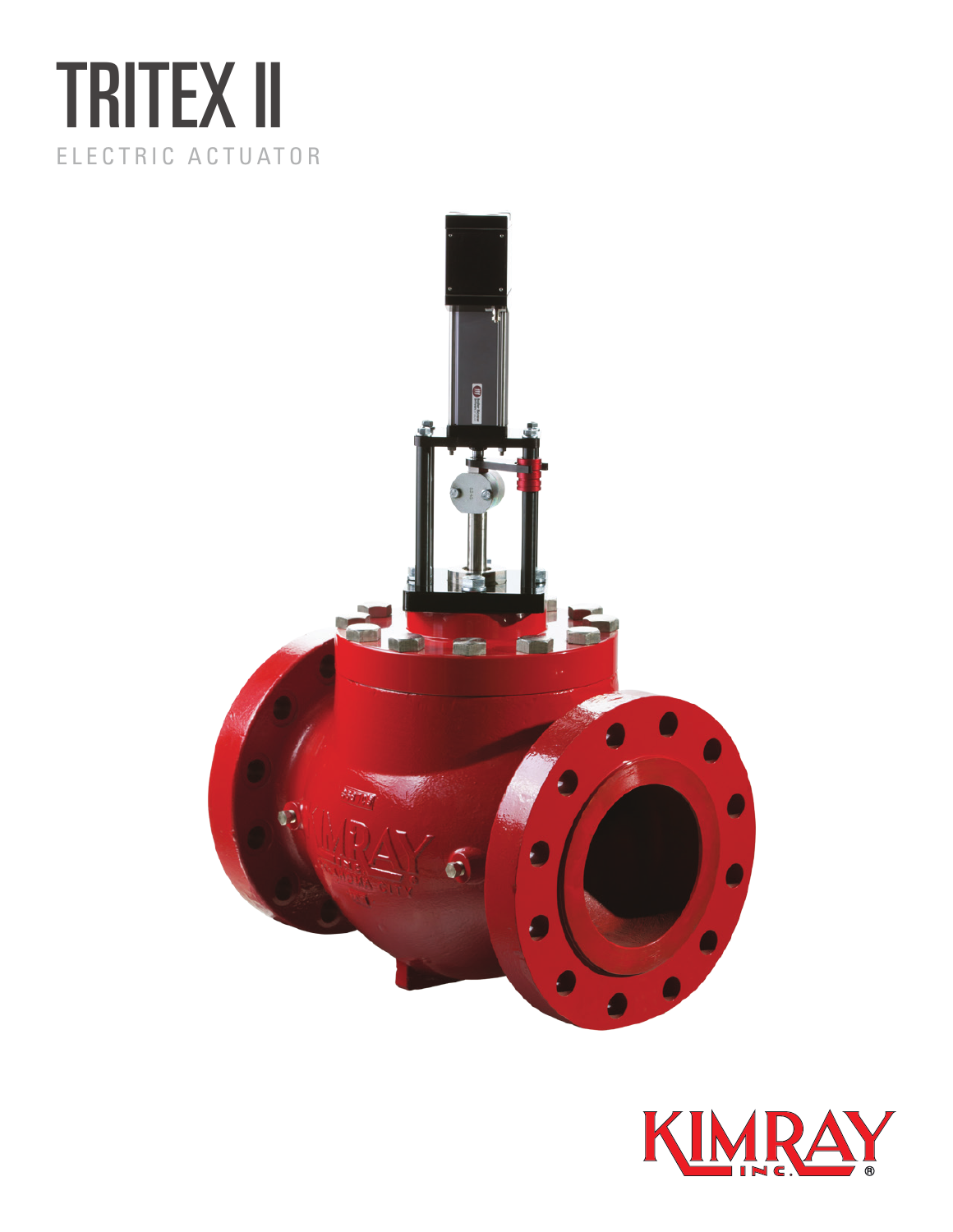# TRITEX II ELECTRIC ACTUATOR

## INTRODUCTION

The combination of the Tritex II Electric Actuator and a Kimray high pressure control valve provides a precise and reliable method of control. This solution eliminates emissions, provides communications that tie directly into the SCADA system and operates on low power consumption. The Tritex II redefines electric actuation.

#### MAXIMUM CONTROL BY DESIGN

The TRITEX II uses a roller screw attached to a servo motor to convert the rotary motion of the motor directly to a linear force. The controls and positioner used in the actuator provide closed-loop feedback, eliminating the need for limit switches, torque switches or any mechanical means of feedback. The electronics provide a 4-20 mA input and output, as well as digital capability. The result is speed, precision and a longlasting actuator with little to no maintenance.





### KEY DESIGN FEATURES

- Available for all Kimray high pressure control valves 1"- 4" *For 6" and above, contact your Kimray representative for application assistance*
- The use of a servo motor to effortlessly move the actuator in any direction for 100% duty cycle
- Class I Div 2 Certification, perfect for outdoor use
- The use of direct feedback and controls to provide perfect positioning at all speeds and forces.
- 12-48 VDC Solar bus capabilities
- Fail safe positioning if low bus voltage limit is reached or loss of signal is detected
- Analog or Digital communications (4-20 mA or MODBUS over RS485)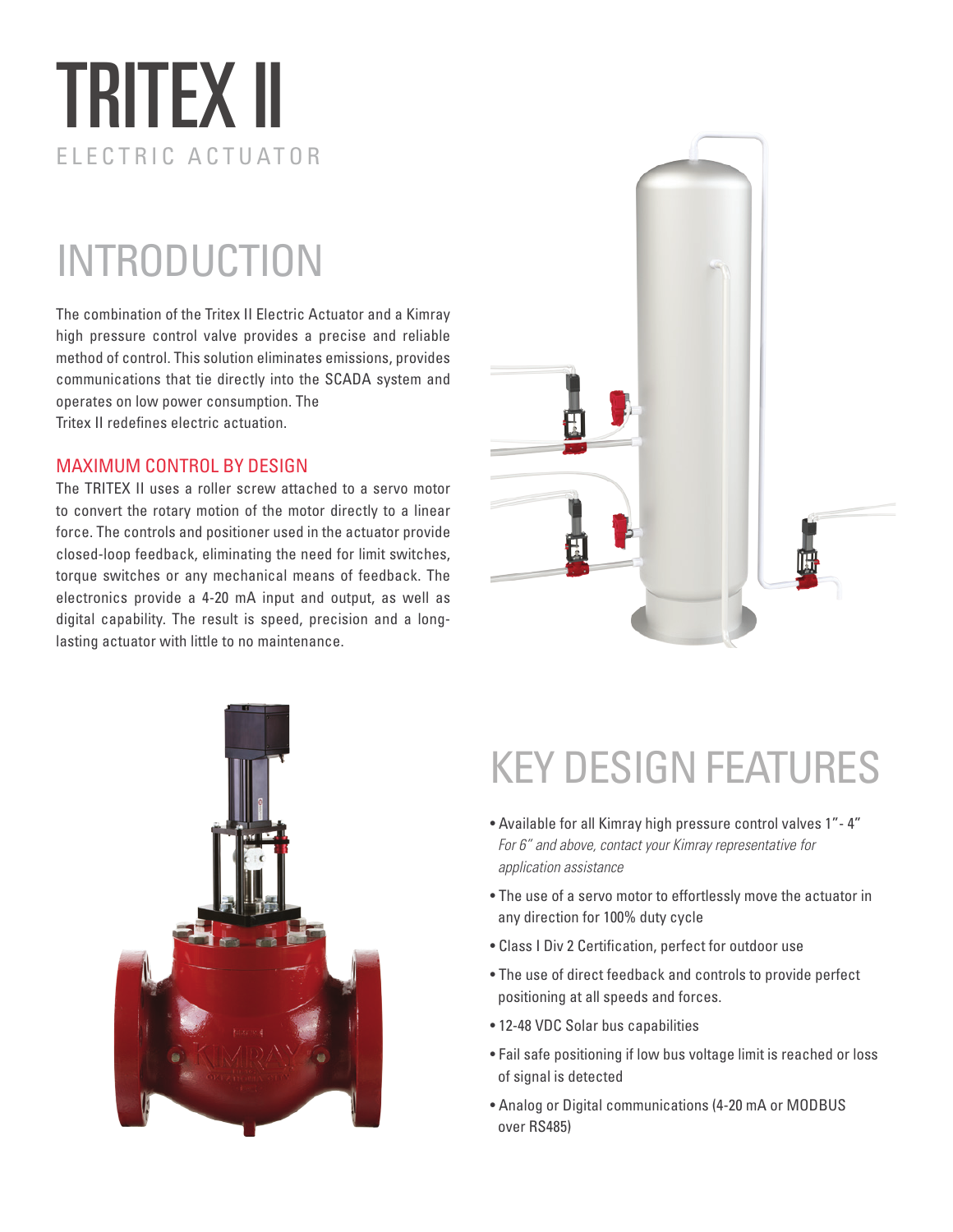#### TRITEX II ROLLER SCREW

- Direct conversion of rotary motion to a linear force
- High shock resistance
- Extreme efficiency
- Programmable speed and acceleration

#### SERVO MOTOR

- High efficiency (90%)
- Position feedback
- Adapts to changing loads
- Faster positioning
- Rapid acceleration
- Reserve power
- Capable of short bursts of peak current to improve positioning
- Quiet
- 100% duty cycle

#### TYPICAL APPLICATIONS

- Flow control valve
- Pressure control upstream/downstream/differential
- Choke valve
- Compressor controls
- Gas lift valve
- Dump valve



## SPECIFICATIONS

| Input Voltage | 12-48 VDC                                 |
|---------------|-------------------------------------------|
| I/O           | 4/3 isolated digital                      |
|               | $1/1$ isolated 4-20 mA                    |
| Rating        | Class I, Division 2, Groups A, B, C & D   |
| Connection    | $1/2$ " NPT                               |
| Temp          | $-40$ C to 65 C / $-40^{\circ}$ to 149° F |
| Force         | Continuous to 872 lbf                     |
|               | Peak to 1190 lbf                          |
| Stroke        | $3''$ max                                 |
| Speed         | Up to 5 in./sec                           |